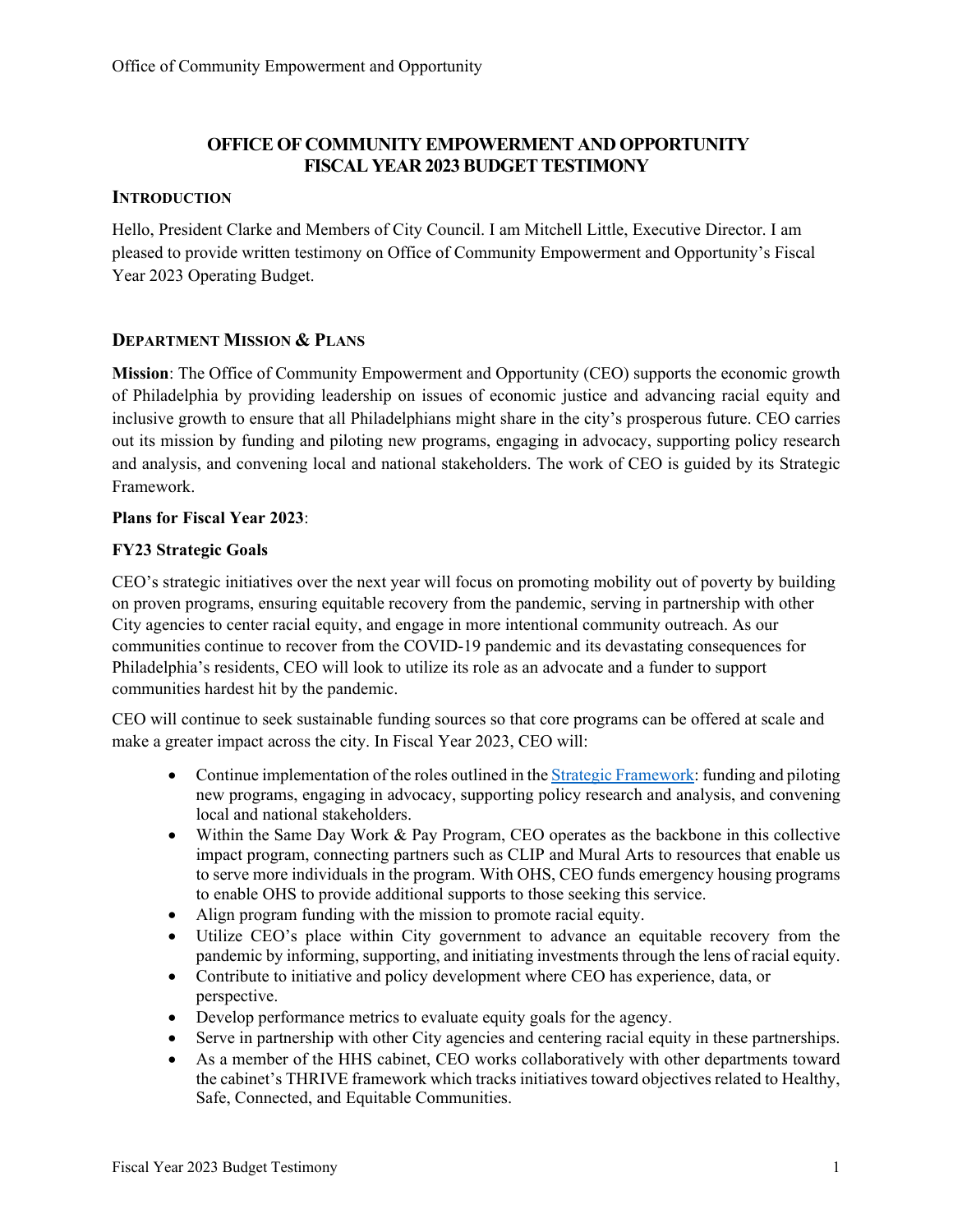- Expand advocacy efforts through advancement of new research initiatives to understand how to reach those most in need.
- Advance new community partnerships and engage in more intentional community outreach.
- CEO will continue to coordinate place-based anti-poverty initiatives through the West Philadelphia Promise Zone.
- CEO will lead efforts to maximize the number of Philadelphians that claim the expanded Child Tax Credit and Earned Income Tax Credit, including through free tax prep services by Philadelphia non-profits, grassroots outreach, and communications campaigns, to ensure these powerful anti-poverty programs are reaching the lowest income Philadelphians that are at risk of leaving these funds on the table.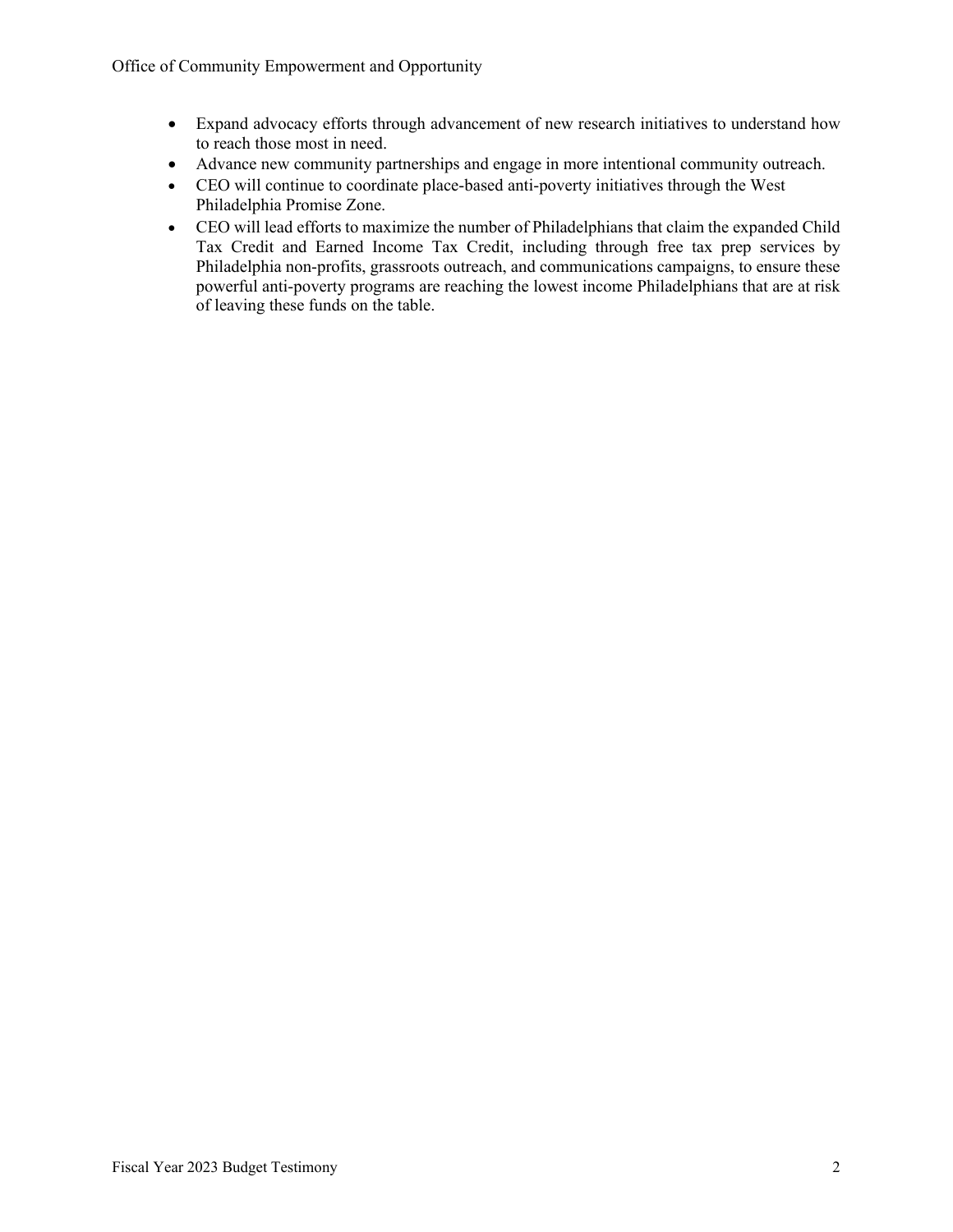## **BUDGET SUMMARY & OTHER BUDGET DRIVERS**

*Please refer to attached FY23 Budget Hearing Summary Charts in section 1: Staff Demographics Summary, section 2; Employment Levels, section 3: Financial Summary by Class, section 6: Participation Rate and Goal.*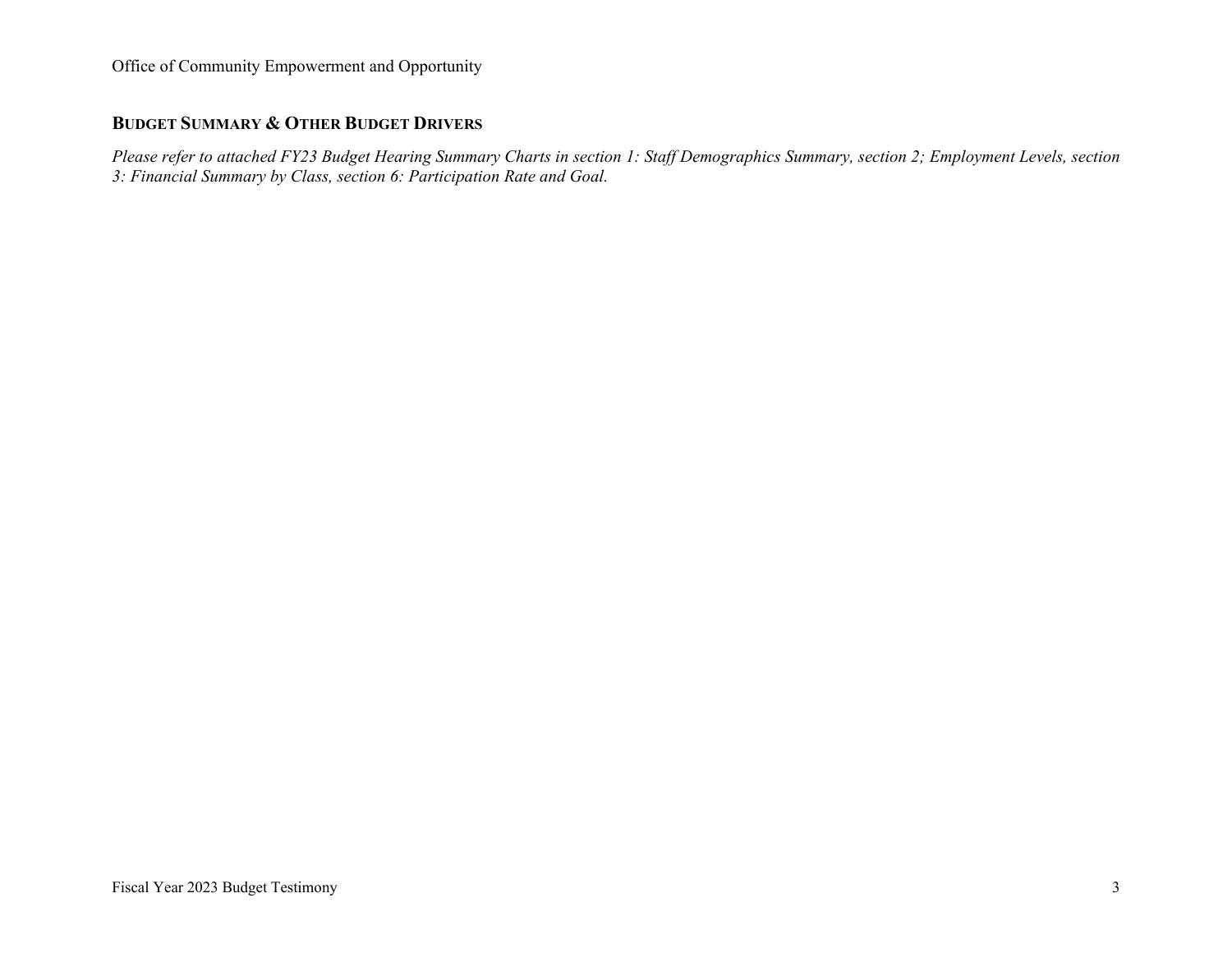#### **PROPOSED BUDGET OVERVIEW**

#### **Proposed Funding Request**:

The proposed Fiscal Year 2023 General Fund budget totals \$1,895,000, an INCREASE of \$386,000 over Fiscal Year 2022 estimated obligation levels. This INCREASE is primarily due to the addition of Same Day Work Pay program funding.

The proposed budget includes:

- \$177,185 in Class 100, a \$132,185 INCREASE FROM FY22. This funding will be used towards the cost of Salaries and Fringe Benefits for the department's staffing.<sup>[1](#page-3-0)</sup>
- \$1,714,007 in Class 200, a \$250,007 INCREASE FROM FY22. This funding will be used to encumber funds towards Professional and Contractual Agreements for Child and Earned Income Tax Credit programs and the Same Day Work Pay program.
- \$3,808 in Class 400, LEVEL WITH FY22. This funding will be used towards the cost of Computer Equipment for the department.

<span id="page-3-0"></span><sup>&</sup>lt;sup>1</sup> CEO's proposed FY23 budget includes \$177,185 in class 100 funding to support the city's Same Day Work & Pay initiative. Funding designated to CEO in the class 100 category will serve as a match to grant-funded positions working on this initiative.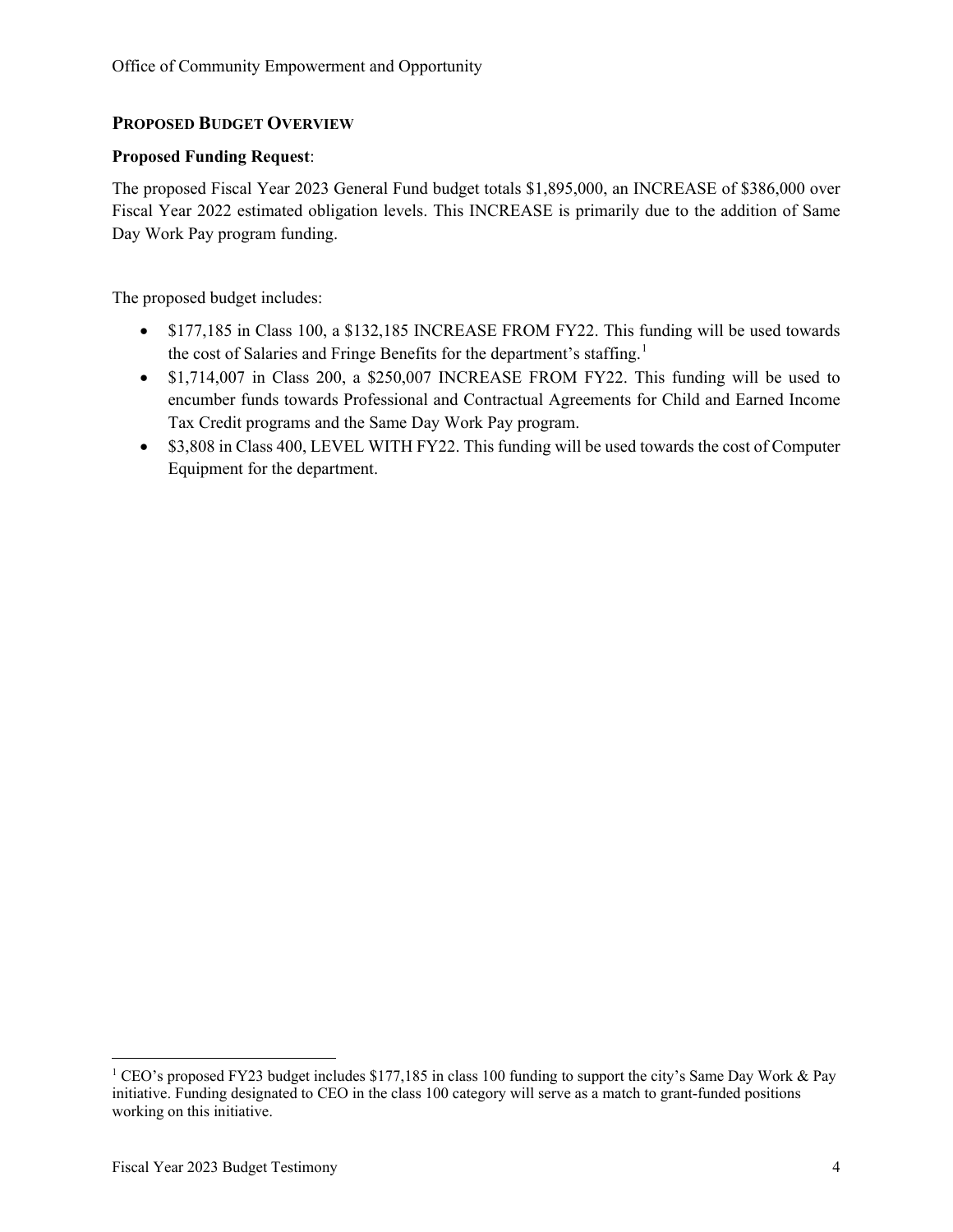#### **STAFFING LEVELS**

The department is requesting 0 budgeted positions for FY23 **General Fund**, no change in positions over Class 100 with FY[2](#page-4-0)2.  $2$ 

The department is requesting 40 budgeted positions for FY23 **Grant Revenue Fund**, an increase of 3 in positions over Class 100 with FY22.

#### **NEW HIRES**

*Please refer to attached FY23 Budget Hearing Summary Charts in section 8: New Hires Information.* 

<span id="page-4-0"></span><sup>&</sup>lt;sup>2</sup> The funding provided to CEO through the General Fund serves as a match to grant-funded positions that will focus on Same Day Work & Pay initiatives in the FY23 budget.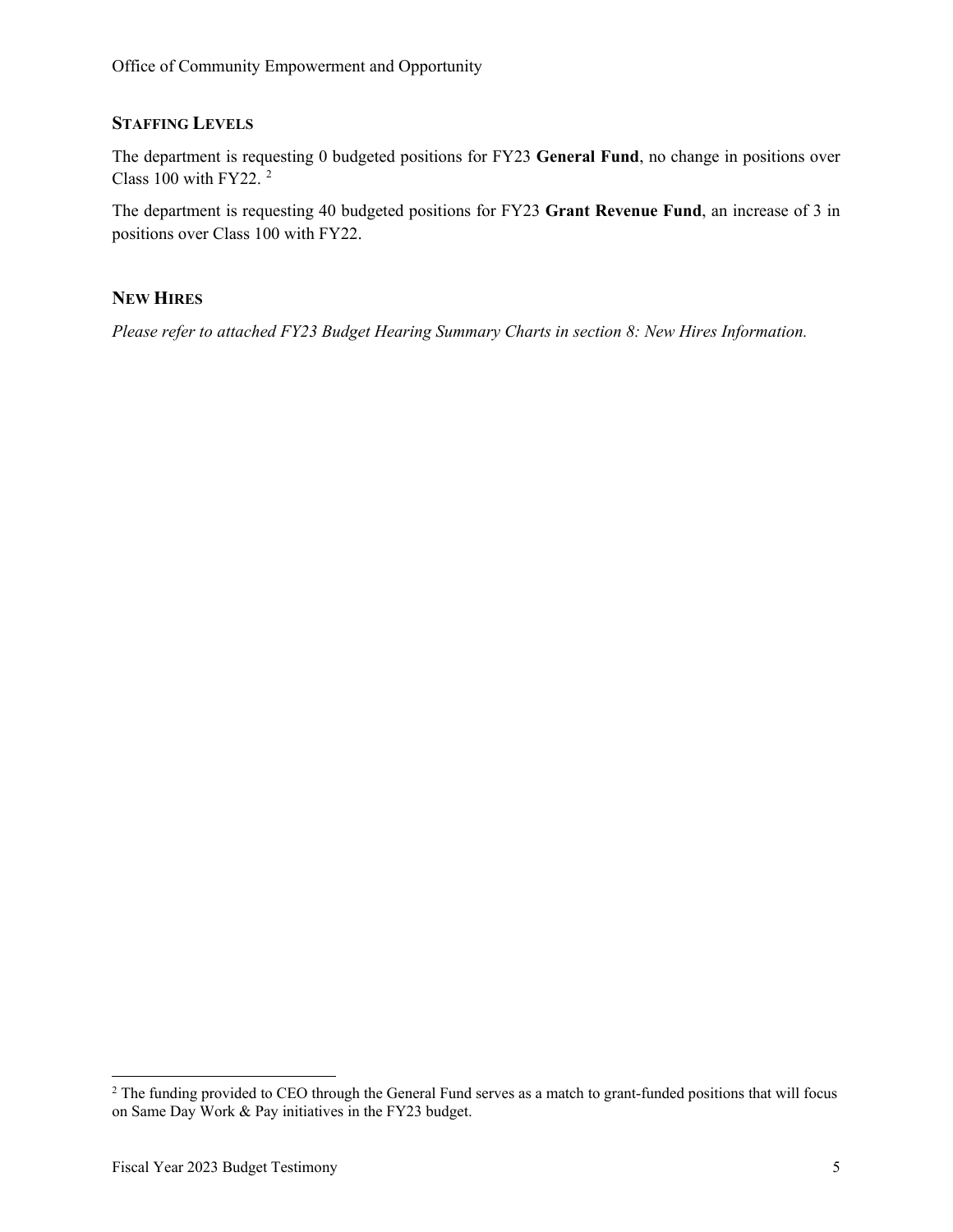## **PERFORMANCE, CHALLENGES, AND INITIATIVES**

| <b>Performance</b><br><b>Measure</b>                                                                                   | CY21 Year-<br><b>End</b> | <b>CY22 Target</b> | <b>CY23Target</b> |
|------------------------------------------------------------------------------------------------------------------------|--------------------------|--------------------|-------------------|
| <b>Benefits Access:</b><br>Number of households<br>who enroll in benefits                                              | 912                      | 1,000              | 975               |
| <b>Benefits Access:</b><br>Average dollar value of<br>benefits accessed per<br>household $1$                           | \$5,326                  | \$5,000            | \$5,000           |
| Financial<br>Empowerment:<br>Number of individuals<br>who received one-on-<br>one financial<br>counseling <sup>2</sup> | 1,058                    | 1,000              | 1,000             |

#### **COMMUNITY EMPOWERMENT AND OPPORTUNITY**

*<sup>1</sup> Average dollar value of each federal, state, and local benefit per household per year. Target numbers are set based on anticipated contractual outcomes for CSBG eligible clients enrolled in the BenePhilly Initiative and Financial Empowerment Centers.* 

*2 Financial Empowerment Centers (FECs) provide one-on-one financial counseling at no cost to the consumer. FEC counselors provide services such as credit repair, access to affordable and safe checking and savings accounts, homeownership preparation, and retirement saving. Target numbers are set based on anticipated contractual outcomes for CSBG eligible clients enrolled in the BenePhilly Initiative and Financial Empowerment Centers.*

## **Program FY23 Strategic Goals**

- Continue implementation of the roles outlined in the Strategic Framework: funding and piloting new programs, engaging in advocacy, supporting policy research and analysis, and convening local and national stakeholders.
- Align program funding with the mission to promote racial equity.
- Utilize CEO's place within City government to advance an equitable recovery from the pandemic by informing, supporting, and initiating investments through the lens of racial equity.
- Contribute to initiative and policy development where CEO has experience, data, or perspective.
- Develop performance metrics to evaluate equity goals for the agency.
- Serving in partnership with other City agencies and centering racial equity in these partnerships (SDWP, OHS, HHS).
- As a member of the HHS cabinet, CEO works collaboratively with other departments toward the cabinet's THRIVE framework which tracks initiatives toward objectives related to Healthy, Safe, Connected, and Equitable Communities.
- Within the Same Day Work & Pay Program, CEO operates as the backbone in this collective impact program, connecting partners such as CLIP and Mural Arts to resources that enable us to serve more individuals in the program. With OHS, CEO funds emergency housing programs to enable OHS to provide additional supports to those seeking this service.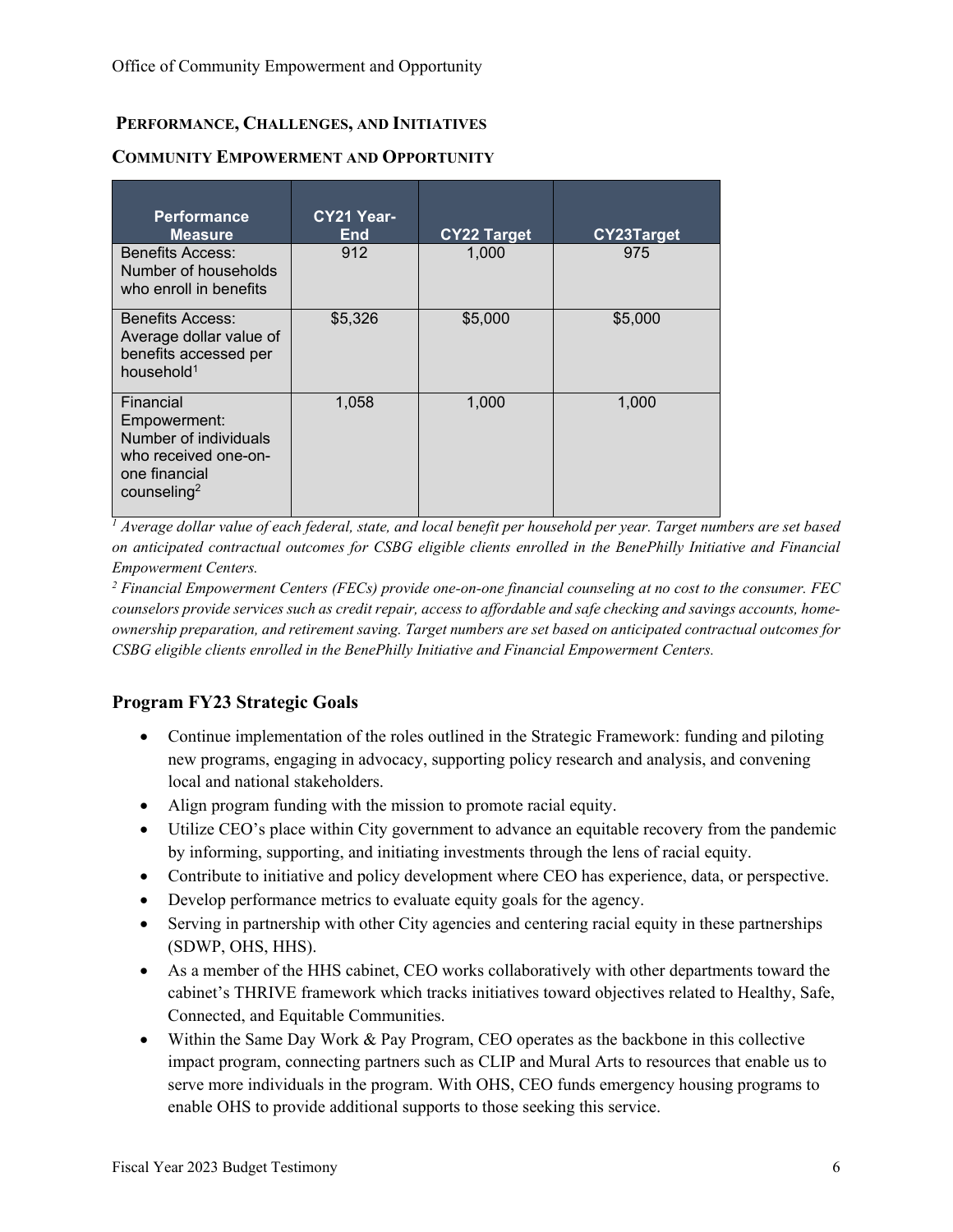- Expanding advocacy efforts through advancement of new research initiatives to understand how to reach those most in need.
- Advancing new community partnerships and engaging in more intentional community outreach.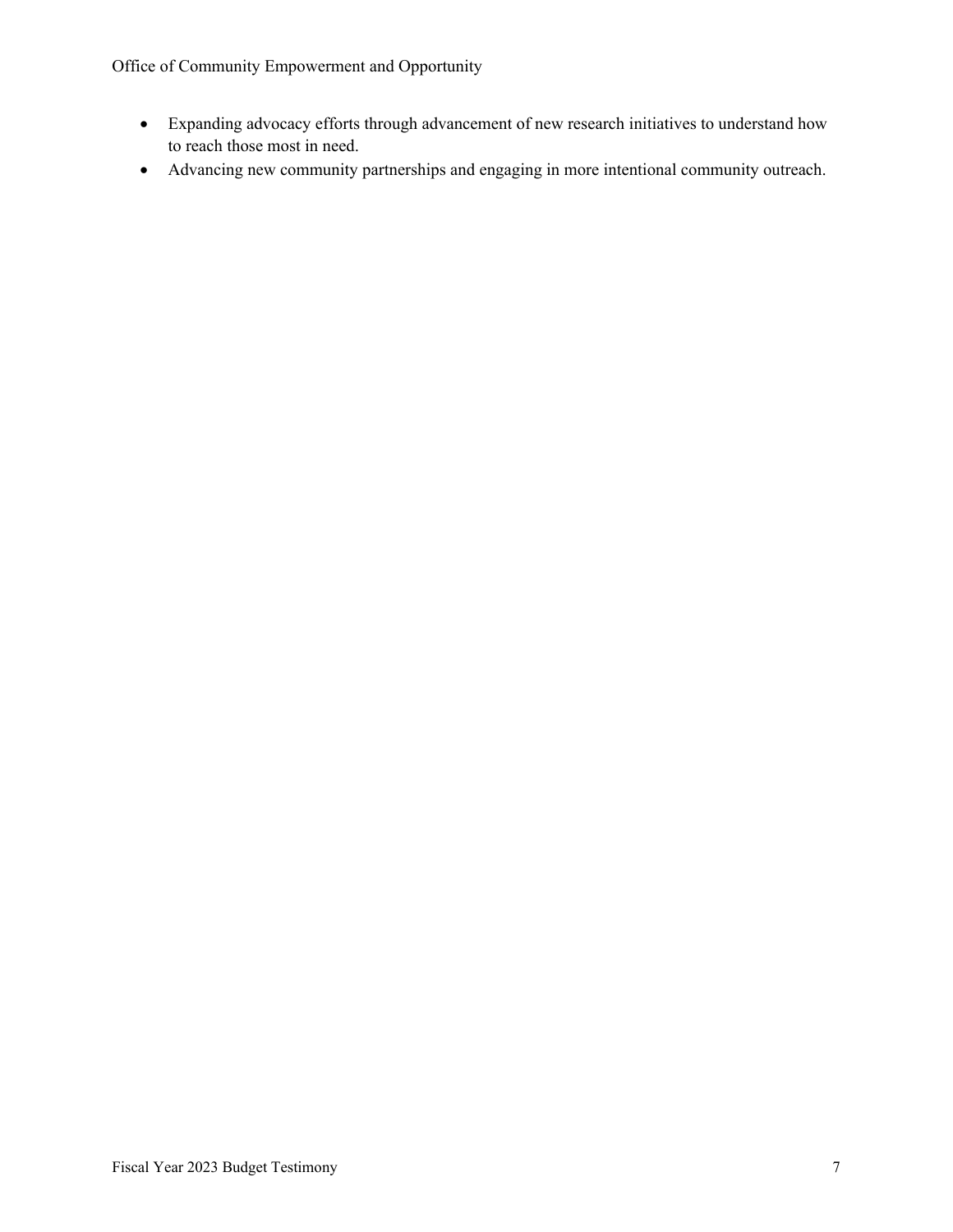#### **OTHER BUDGETARY IMPACTS**

#### **Federal and State (Where Applicable)**

CEO expects a decrease in grant funding for FY23. Federal CARES funds to support pandemic relief for those living at or below federally mandated poverty levels, will end in September of 2022. We expect a decrease of about \$4.6M as a result. Less financial resources may lessen services being provided to constituents and could have an equally detrimental impact on our partners and providers in their attempt to coordinate fewer financial resources to maintain their level of efficient services for our constituents while still recovering from the COVID-19 pandemic.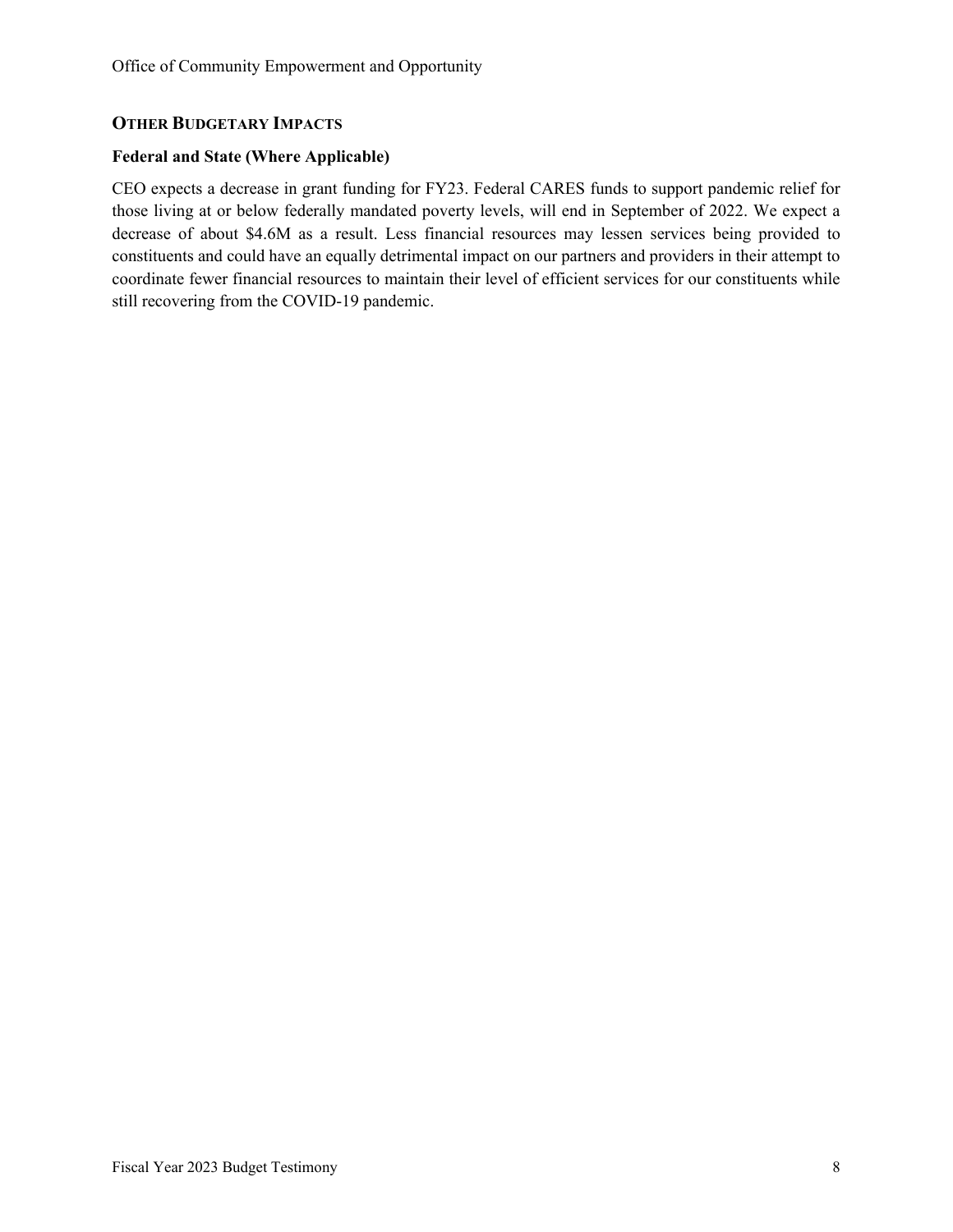## **CONTRACTING EXPERIENCE**

*Please refer to attached FY23 Budget Hearing Summary Charts in section 4: Contracts Summary.*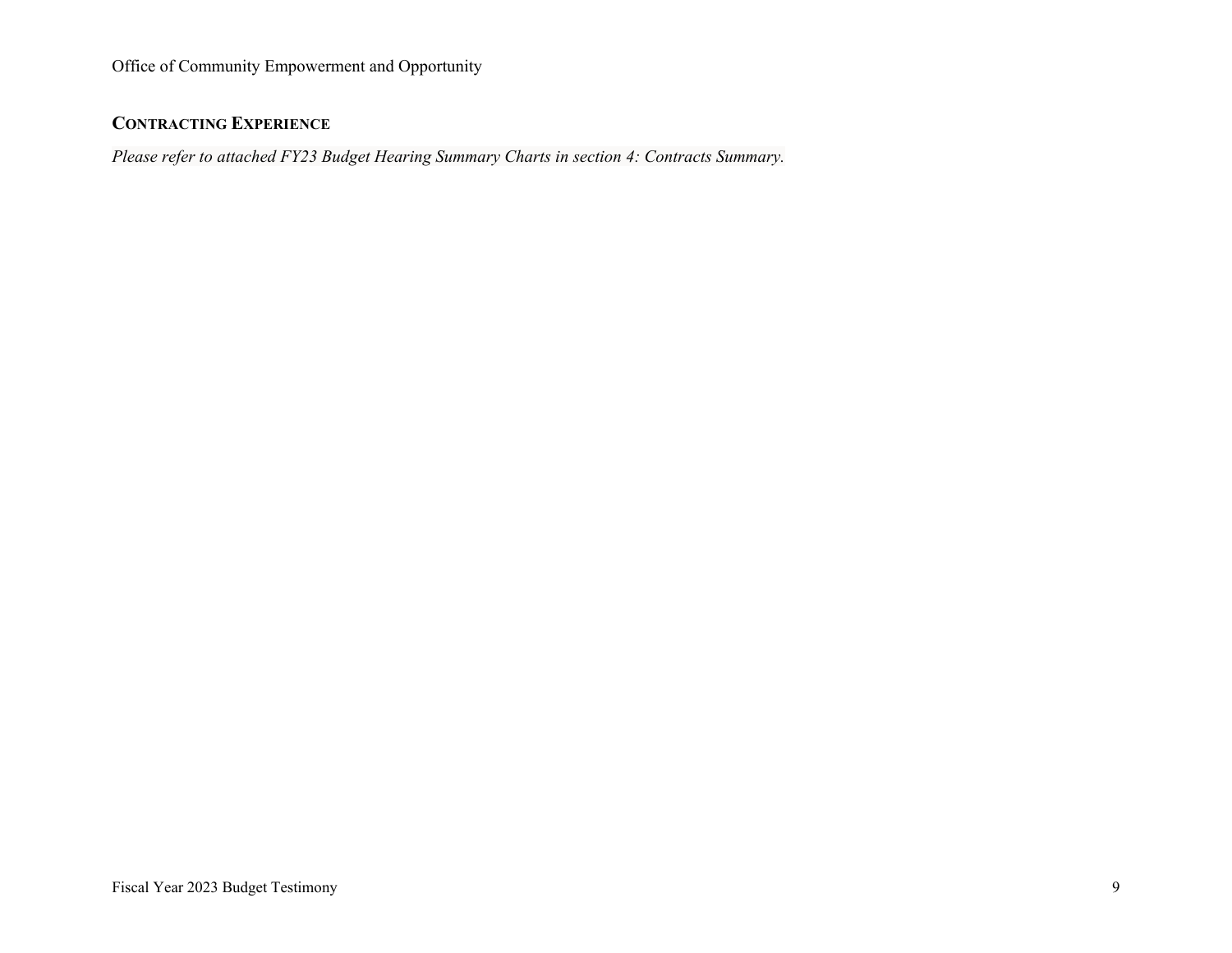# **EMPLOYEE DATA**

*Please refer to attached FY23 Budget Hearing Summary Charts in section 7: Staff Demographics.*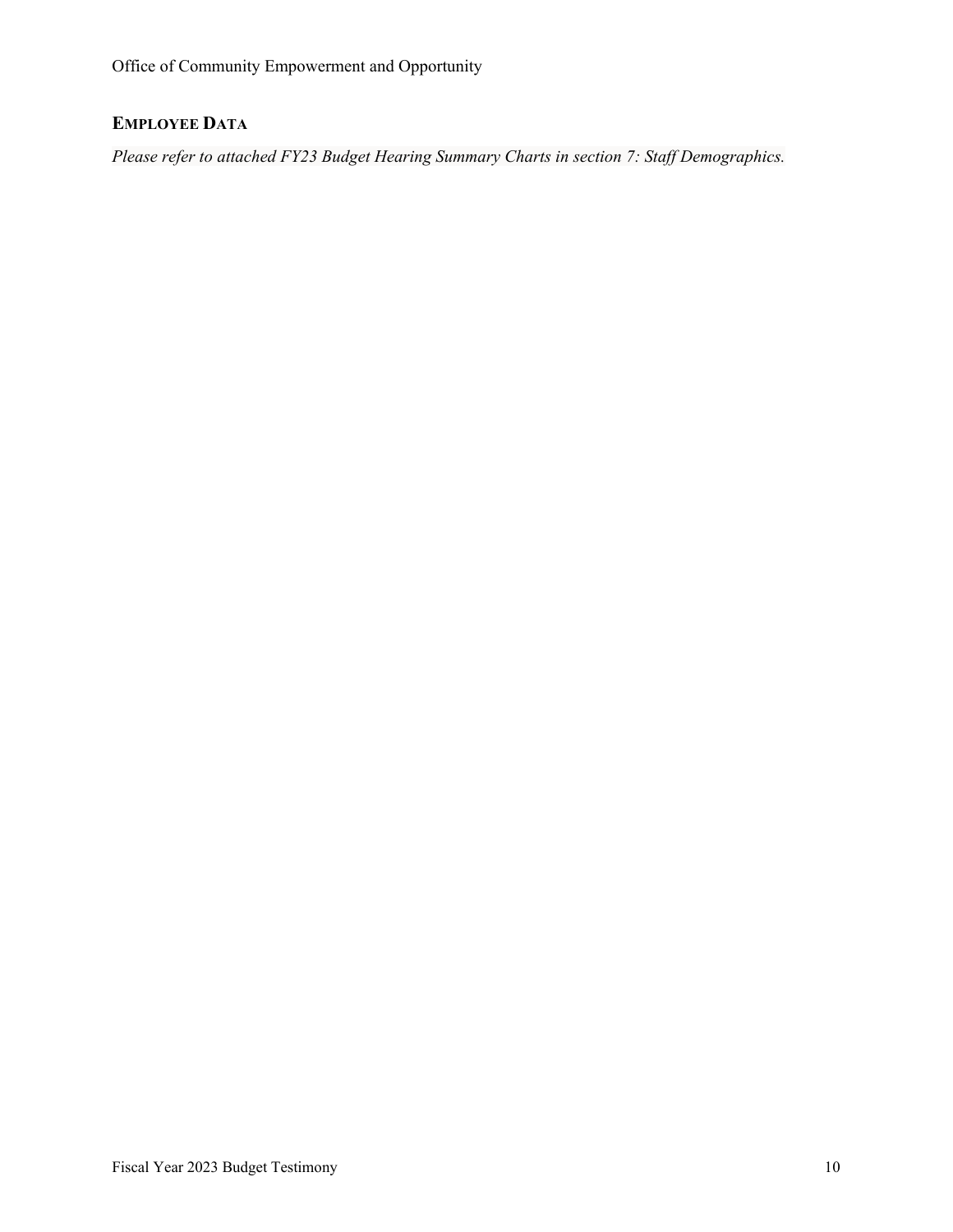## **LANGUAGE ACCESS**

**1. Provide the name of your language access coordinator, the date of your last department training, and a link to the posting of your language access plan.** 

Solomon Leach, Communications Manager; staff training is scheduled for April, 2022; [Language Access Plan](https://www.phila.gov/media/20170307162157/Final-Redacted-CEO.pdf)

**2. Breakdown new hires and existing staff by race and language. Breakdown how many front-line personnel are trained to provide language access services.**

| <b>TITLE</b>                                | <b>STATUS</b>     | <b>ETHNICITY</b>                                      | <b>LANGUAGE</b> | <b>LATEST</b><br><b>START</b><br><b>DATE</b> | <b>NEW OR</b><br><b>EXISTING*</b> |
|---------------------------------------------|-------------------|-------------------------------------------------------|-----------------|----------------------------------------------|-----------------------------------|
| Director of Administrative Services         | Active            | Black or African American (Not Hispanic or<br>Latino) |                 | 2/11/1991                                    | E                                 |
| <b>Benefits Access Specialist</b>           | Active            | Hispanic or Latino                                    | Spanish         | 2/10/1992                                    | E                                 |
| <b>Director of Operations</b>               | Active            | Black or African American (Not Hispanic or<br>Latino) |                 | 2/12/2001                                    | E                                 |
| <b>Accounting Manager</b>                   | <b>Terminated</b> | Black or African American (Not Hispanic or<br>Latino) |                 | 2/11/2005                                    | Е                                 |
| <b>Grants Compliance Monitor</b>            | Active            | Black or African American (Not Hispanic or<br>Latino) |                 | 7/9/2007                                     | E                                 |
| <b>Benefits Access Specialist</b>           | Active            | Hispanic or Latino                                    | Spanish         | 5/5/2008                                     | E                                 |
| <b>Operational Services Manager</b>         | Active            | Hispanic or Latino                                    | Spanish         | 10/15/2012                                   | E                                 |
| Work Ready and Workforce Strategies Manager | Active            | Black or African American (Not Hispanic or<br>Latino) |                 | 10/22/2012                                   | E                                 |
| <b>Executive Director</b>                   | Active            | Black or African American (Not Hispanic or<br>Latino) |                 | 9/23/2013                                    | E                                 |
| Director of Neighborhood Initiatives        | Active            | Black or African American (Not Hispanic or<br>Latino) |                 | 1/6/2014                                     | E                                 |
| <b>Benefits Access Unit Manager</b>         | Terminated        | Black or African American (Not Hispanic or<br>Latino) |                 | 1/5/2015                                     | E                                 |
| Director of Youth Strategies                | Terminated        | White - Any White background                          |                 | 9/29/2015                                    | E                                 |
| Director of Financial Inclusion             | Active            | White - Any White background                          |                 | 4/10/2017                                    | E                                 |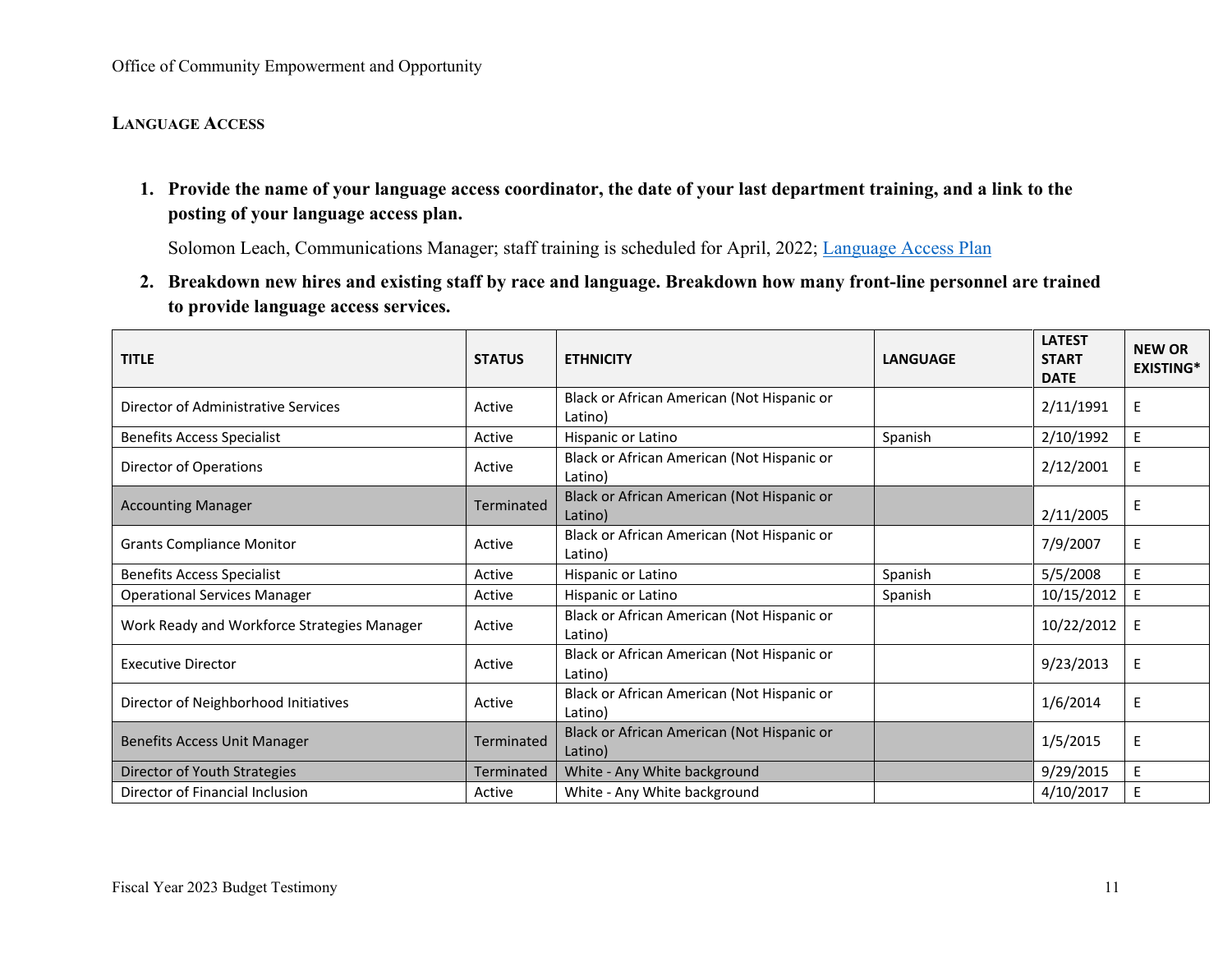| <b>Contracts and Data Monitor</b>                                   | Active        | Black or African American (Not Hispanic or<br>Latino) |                            | 6/12/2017  | E            |
|---------------------------------------------------------------------|---------------|-------------------------------------------------------|----------------------------|------------|--------------|
| Accountant I                                                        | Active        | Black or African American (Not Hispanic or<br>Latino) |                            | 12/18/2017 | E            |
| Human Resources Specialist                                          | Active        | Asian (Not Hispanic or Latino)                        | Korean                     | 11/18/2019 | E            |
| <b>IT Manager</b>                                                   | Active        | Black or African American (Not Hispanic or<br>Latino) |                            | 5/26/2020  | E            |
| Human Resources Coordinator                                         | Active        | White - Any White background                          |                            | 5/26/2020  | $\mathsf E$  |
| <b>Communications Manager</b>                                       | Active        | Black or African American (Not Hispanic or<br>Latino) |                            | 5/26/2020  | E            |
| Youth Strategies College and Career Pathways<br>Manager             | Terminated    | Black or African American (Not Hispanic or<br>Latino) |                            | 9/28/2020  | E            |
| <b>Benefits Community Liaison</b>                                   | Active        | Black or African American (Not Hispanic or<br>Latino) |                            | 10/5/2020  | E            |
| Director of Policy                                                  | Active        | White - Any White background                          |                            | 1/19/2021  | E            |
| Deputy Executive Director of Family Support & Basic<br><b>Needs</b> | Active        | Black or African American (Not Hispanic or<br>Latino) | Spanish                    | 2/22/2021  | E            |
| <b>Community Engagement Manager</b>                                 | Active        | White - Any White background                          |                            | 3/1/2021   | $\mathsf E$  |
| Chief of Staff                                                      | Active        | White - Any White background                          |                            | 4/26/2021  | E            |
| <b>Assistant to Executive Director</b>                              | Active        | White - Any White background                          |                            | 1/10/2022  | N            |
| <b>Accountant II</b>                                                | Active        | Black or African American (Not Hispanic or<br>Latino) |                            | 6/14/2021  | E            |
| Director of Finance                                                 | Terminated    | White - Any White background                          |                            | 6/14/2021  | $\mathsf E$  |
| <b>VISTA, Financial Equity</b>                                      | Active        | Black or African American (Not Hispanic or<br>Latino) |                            | 7/19/2021  | N            |
| <b>VISTA, Fines and Fees</b>                                        | <b>Active</b> | White - Any White background                          |                            | 7/19/2021  | $\mathsf{N}$ |
| <b>VISTA, Eviction Prevention Policy</b>                            | Active        | White - Any White background                          |                            | 7/19/2021  | $\mathsf{N}$ |
| <b>VISTA, Promise Zone</b>                                          | <b>Active</b> | White - Any White background                          | Italian                    | 7/19/2021  | N            |
| <b>VISTA, Promise Zone</b>                                          | Active        | White - Any White background                          | Spanish, Hebrew,<br>French | 7/19/2021  | N            |
| <b>VISTA, Promise Zone</b>                                          | <b>Active</b> | White - Any White background                          |                            | 7/19/2021  | N            |
| <b>VISTA, Promise Zone</b>                                          | Active        | White - Any White background                          |                            | 7/19/2021  | N            |
| <b>VISTA, Promise Zone</b>                                          | Active        | White - Any White background                          |                            | 7/19/2021  | N            |
| <b>Unpaid Fieldwork Intern</b>                                      | Active        | White - Any White background                          |                            | 7/19/2021  | $\mathsf{N}$ |
| Youth Strategies College and Career Pathways<br>Manager             | Active        | Black or African American (Not Hispanic or<br>Latino) |                            | 8/2/2021   | N            |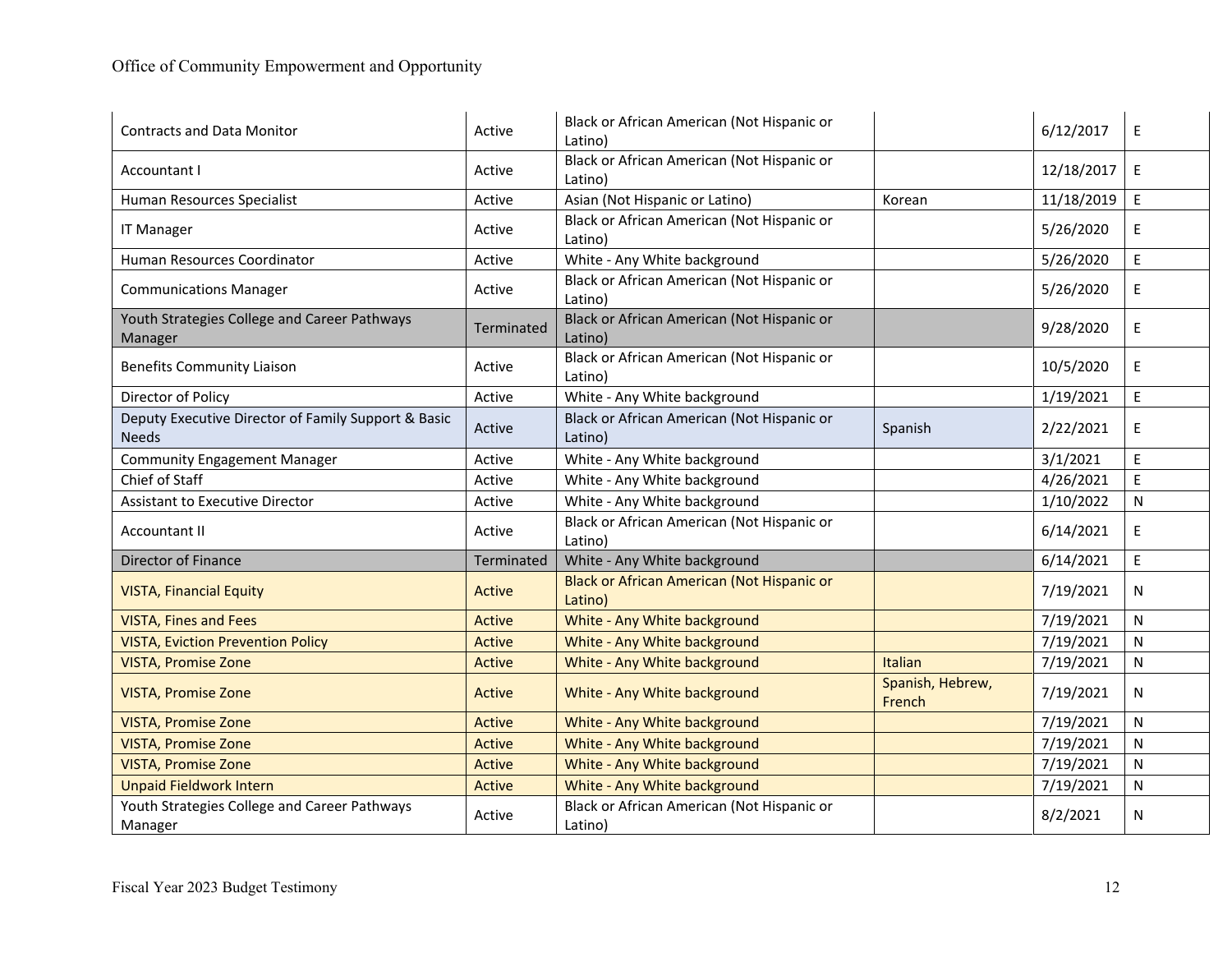| Youth Strategies Academics and Partnerships<br>Manager | Active | Black or African American (Not Hispanic or<br>Latino) | French | 10/18/2021 | -N           |
|--------------------------------------------------------|--------|-------------------------------------------------------|--------|------------|--------------|
| Data Manager                                           | Active | White - Any White background                          |        | 11/8/2021  | -N           |
| <b>Contracts and Data Monitor</b>                      | Active | White - Any White background                          |        | 1/10/2022  | $\mathsf{N}$ |

\*based on FY22

**Since April 2022 all front-line staff will be trained to provide language access services.**

**3. How many requests for language access services did your department receive in the past year? How many language access services were delivered by staff? Breakdown language access services provided, by language, including but not limited to the language line, translation of public notices and documents, website language services, and advertisement/publication services.**

In FY21, CEO staff received 45 requests for language access. Of those, 35 were handled by bilingual staff and 10 were handled by telephonic interpretation. Additionally, CEO provided translation of documents and web content related to the Child Tax Credit, which adds 16 services for a total of 61. Both sets of numbers are included below.

| Language                       | Language line | <b>Bilingual staff</b> | <b>Document</b> | Website     | Total # of              |
|--------------------------------|---------------|------------------------|-----------------|-------------|-------------------------|
|                                |               | interactions           | translation     | translation | services                |
| <b>Spanish</b>                 | 6             | 35                     |                 |             | 43                      |
| <b>Chinese</b><br>(simplified) |               |                        |                 |             | 3                       |
| <b>Russian</b>                 |               |                        | 1               |             | $\overline{\mathbf{3}}$ |
| French                         |               |                        | 1               |             | $\overline{2}$          |
| <b>Albanian</b>                |               |                        | 1               |             | $\overline{2}$          |
| <b>Vietnamese</b>              |               |                        | 1               |             | $\overline{2}$          |
| Swahili                        |               |                        |                 |             |                         |
| <b>Khmer</b>                   |               |                        |                 |             | $\overline{2}$          |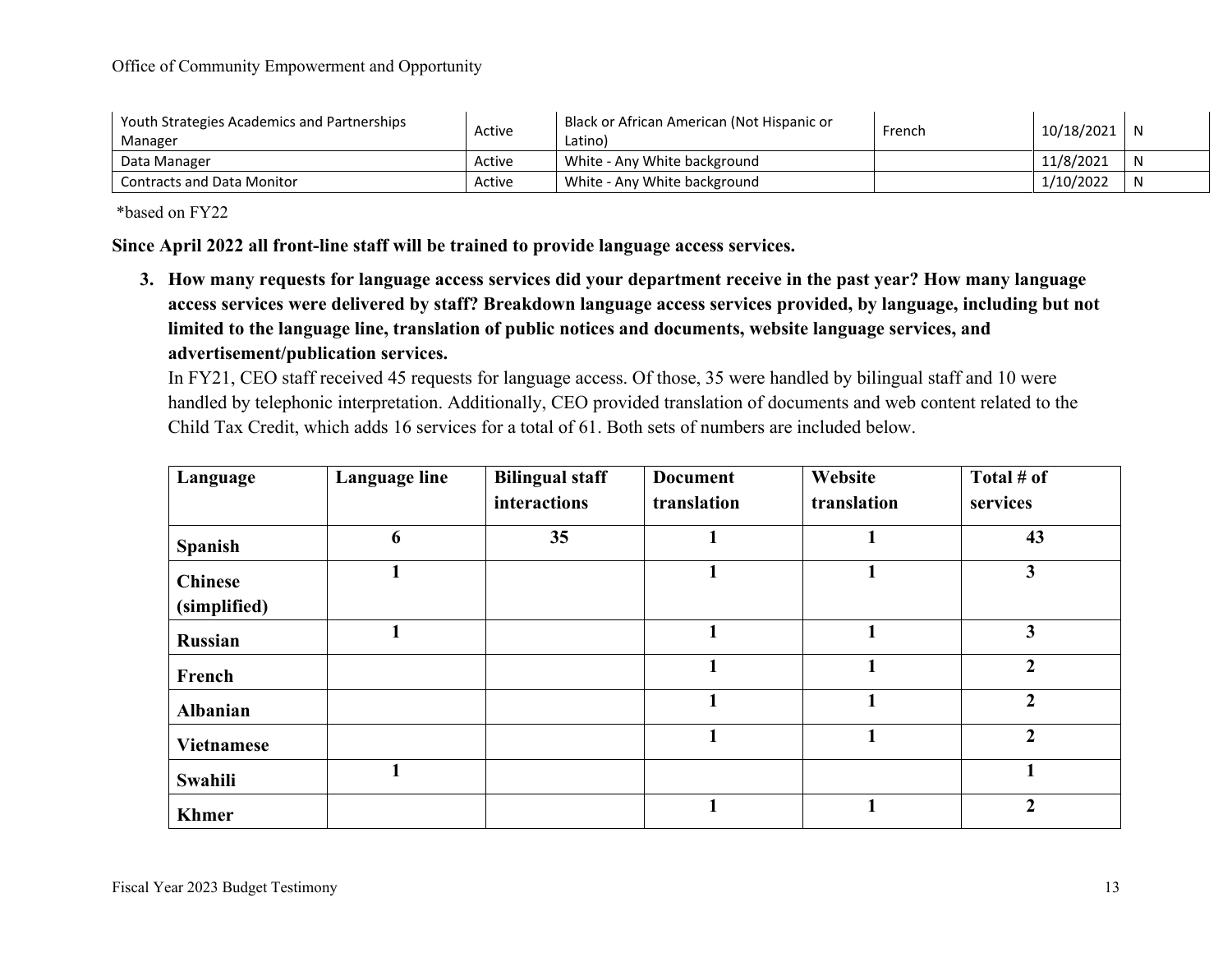| <b>Portuguese</b> |    |    |  |    |
|-------------------|----|----|--|----|
| Arabic            |    |    |  |    |
| <b>TOTAL</b>      | 10 | კუ |  | 01 |

#### **4. Explain what your department has done to improve language access services over the past year.**

CEO has added language to its contracts with providers to require language access services, translated essential blog posts [on unclaimed](https://www.phila.gov/2020-10-26-heres-how-you-can-get-your-unclaimed-federal-stimulus-check/)  [federal stimulus checks](https://www.phila.gov/2020-10-26-heres-how-you-can-get-your-unclaimed-federal-stimulus-check/) and [Child Tax Credit](https://www.phila.gov/2021-04-28-child-tax-credit-what-you-need-to-know/) into five languages, and created social media messaging in Spanish for Child Tax Credit. Additionally, the role of Language Access Coordinator has been transferred to our Communications Manager, who is responsible for external communications, and front-line and executive staff attended language access training in April 2022.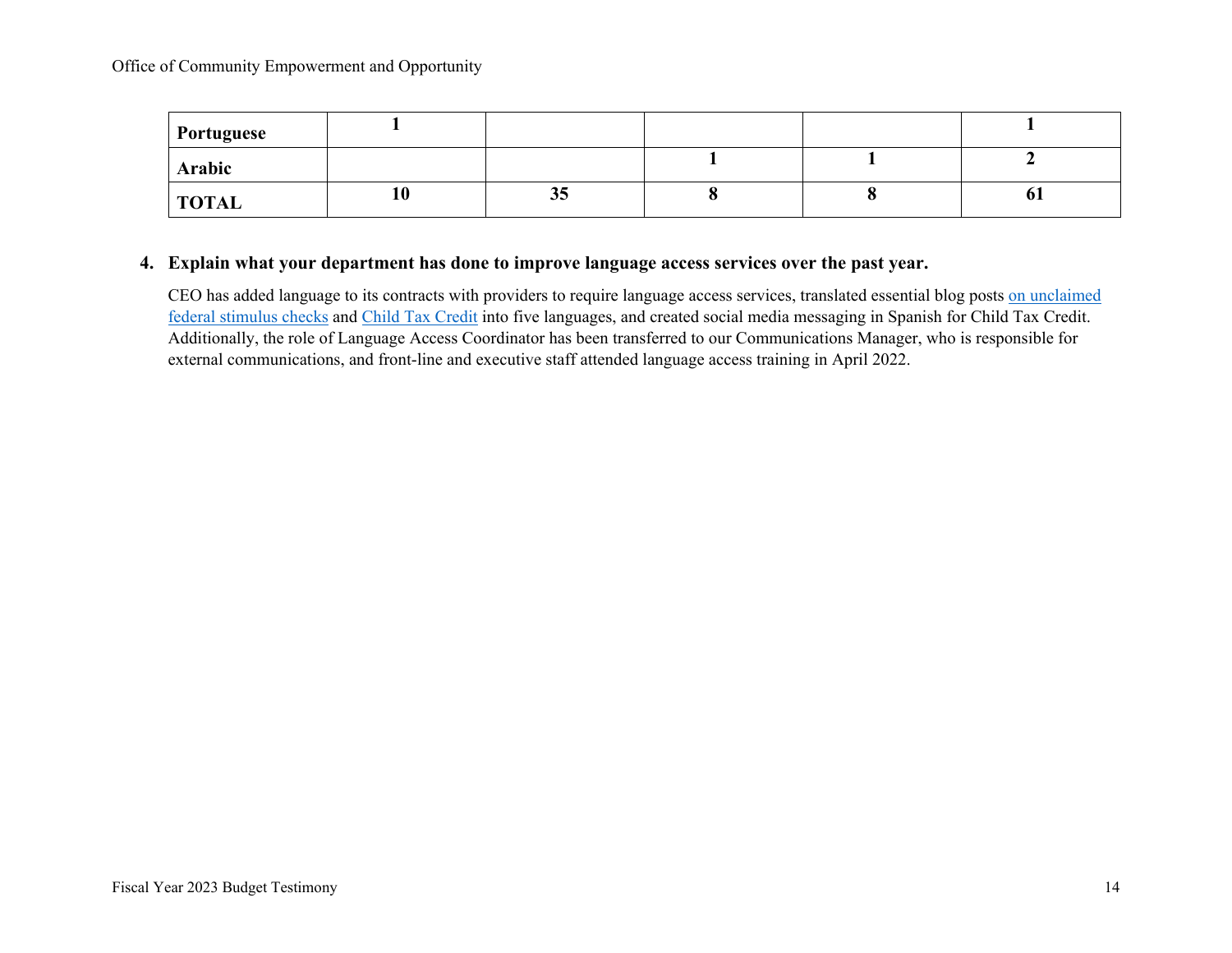#### **CLIMATE CHANGE**

#### **1. How has climate change affected your department's provision of services?**

As a single factor, its effect informs thoughtful and targeted strategies. The Fourth National Climate Assessment reports that climate change will hit low-income communities the hardest as it takes a toll on the United States. Already recognizing that climate change is taking place, CEO has had to adjust our behaviors, systems, and infrastructure in response to already growing service needs and other impacts climate change has on the well-being of vulnerable communities. In urban areas such as Philadelphia, the poor live in neighborhoods with the greatest exposure to climate and extreme weather events, the report says. This includes living near sites with high pollution smog, litter, and in housing developments without access to sufficient insulation or air conditioning.

In Philadelphia low-income communities have higher rates of serious health consequences associated with conditions such as heart and lung disease, heat stroke and asthma attributed to climate change. In urban Philadelphia, approximately one out of five children have asthma, leaving them especially vulnerable. We've already created a strong partnership with the Department of Public Health's Lead and Healthy Homes Program and expect to see an increase in services to reduce health and safety hazards in homes of low income children in Philadelphia.

We would also expect that lack of health insurance among the poor will also intensify the risks of illnesses caused by climate change, leading to an increase in the need for communications and services from our BenePhilly Initiative which connects families to essential benefits and information.

Poor communities spend a greater portion of their income on basic necessities. Climate change ultimately impacts the quality agriculture, the availability of clean water, and energy production. This will lead to higher prices for basic necessities such as groceries, water and energy for Philadelphia communities who already have difficulty managing their money. CEO will continue to serve additional clients through our Financial Empowerment Centers, which help families to earn, keep and grow their finances.

Research shows a set of compelling connections between warm weather and crime rates, especially in the winter. Warmer winters set the stage for more violent crimes like assault and robbery, likely because warmer weather creates more opportunities for interactions between people. CEO expects an increase in the need for social intervention services that help to reduce crime. Helping to mitigate this impact, programs and services offered by CEO and its partners help families meet basic needs such as employment, housing, financial education, health services, and access to benefits, which are all cost-effective ways to reduce crime rates.

## **2. How might worsening climate change increase costs and demands for your department?**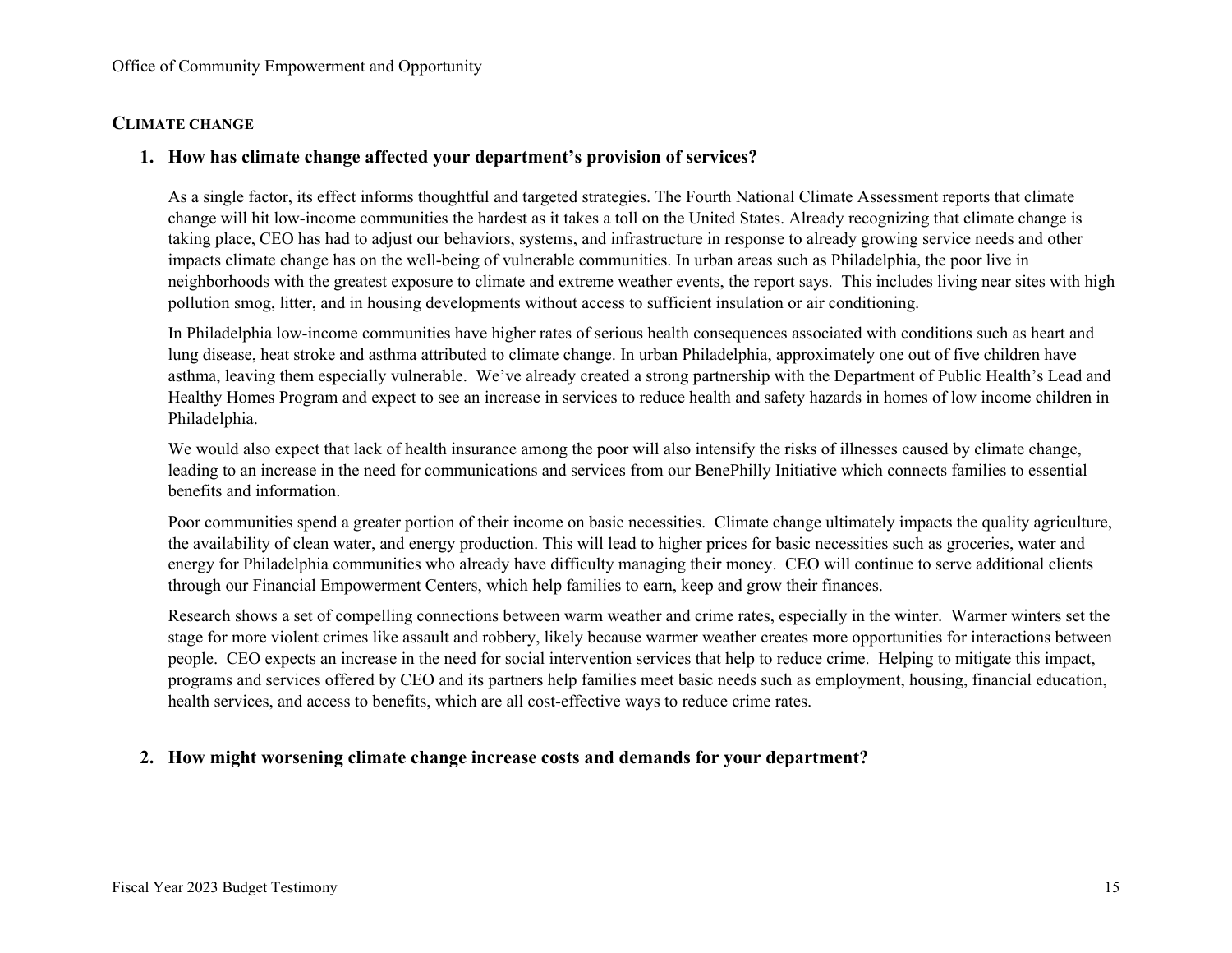As outlined above, climate change will increase CEO's need to respond at a greater pace to narrow the gap of inequity associated with needs and services for low-income communities – which ultimately leads to increased costs as we increase staff and services strategically in response.

#### **3. How does your department intend to mitigate and adapt to climate change?**

CEO is uniquely positioned to inform, partner and meet the immediate needs of customers impacted by climate change. Our strategic model includes continuous innovation to meet the needs of the communities. By helping to inform the roadmap, increasing advocacy through research and analysis, increasing service hours, funding and introducing variables of service delivery through partnership with larger agencies to meet the increased demand are just a few of our goals already articulated in our Strategic Framework necessary to help the city meet various climate commitments, as outlined above.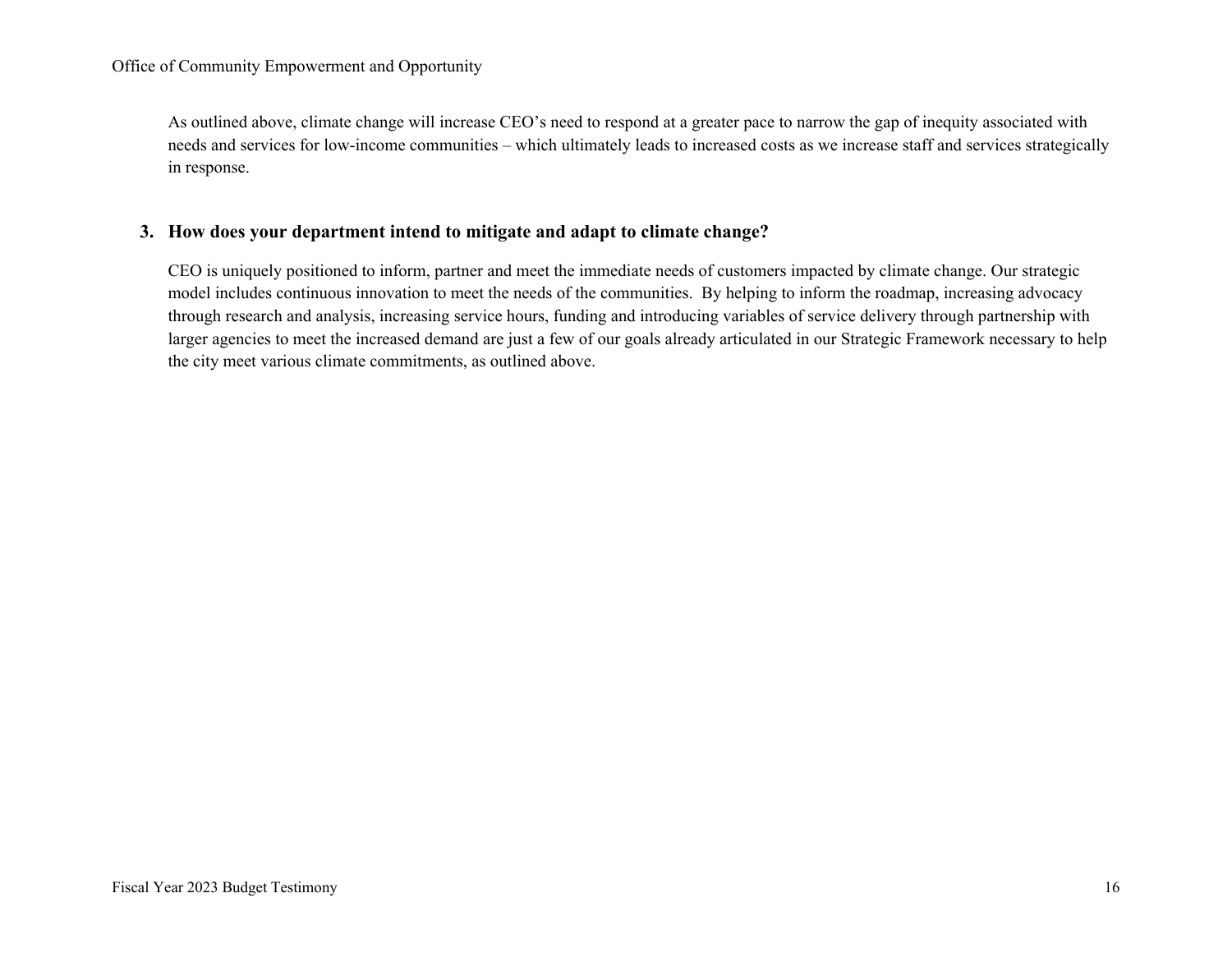#### **1. Staff Demographics Summary**

| Staff Demographics Summary (as of December 2021)*      |           |           |           |           |  |  |  |  |  |
|--------------------------------------------------------|-----------|-----------|-----------|-----------|--|--|--|--|--|
|                                                        | Total     | Minority  | White     | Female    |  |  |  |  |  |
| Number of Full-Time Staff                              | 29        | 22        |           | 16        |  |  |  |  |  |
| Number of Exempt Staff                                 | 29        | 22        |           | 16        |  |  |  |  |  |
| Number of Executive Staff (deputy)<br>level and above) | 2         |           |           |           |  |  |  |  |  |
| Average Salary, Full-Time Staff                        | \$68,828  | \$65,279  | \$79,984  | \$67,861  |  |  |  |  |  |
| Average Salary, Exempt Staff                           | \$68,828  | \$65,279  | \$79,984  | \$67,861  |  |  |  |  |  |
| Average Salary, Executive Staff                        | \$124,450 | \$133,900 | \$115,000 | \$115,000 |  |  |  |  |  |
| Median Salary, Full-Time Staff                         | \$65,000  | \$61,250  | \$74,837  | \$63,750  |  |  |  |  |  |
| Median Salary, Exempt Staff                            | \$65,000  | \$61,250  | \$74,837  | \$63,750  |  |  |  |  |  |
| Median Salary, Executive Staff                         | \$124,450 | \$133,900 | \$115,000 | \$115,000 |  |  |  |  |  |

#### **2. Employment Levels**

| <b>Employment Levels (as of December 2021)*</b>           |          |          |  |  |  |  |  |
|-----------------------------------------------------------|----------|----------|--|--|--|--|--|
|                                                           | Budgeted | Filled   |  |  |  |  |  |
| Number of Full-Time Positions                             | 30       | 29       |  |  |  |  |  |
| Number of Part-Time Positions                             |          |          |  |  |  |  |  |
| Number of Exempt Positions                                | 30       | 29       |  |  |  |  |  |
| Number of Executive Positions<br>(deputy level and above) |          |          |  |  |  |  |  |
| Average Salary of All Full-Time<br>Positions              | \$72,000 | \$68,828 |  |  |  |  |  |
| Median Salary of All Full-Time<br>Positions               | \$70,000 | \$65,000 |  |  |  |  |  |

\*CEO's positions are funded by the Grants Fund. CEO's proposed FY23 budget includes \$177,185 in class 100 funding to support the city's Same Day Work & Pay initiative. Funding designated to CEO in the class 100 category will serve as a match to grant-funded positions working on this initiative.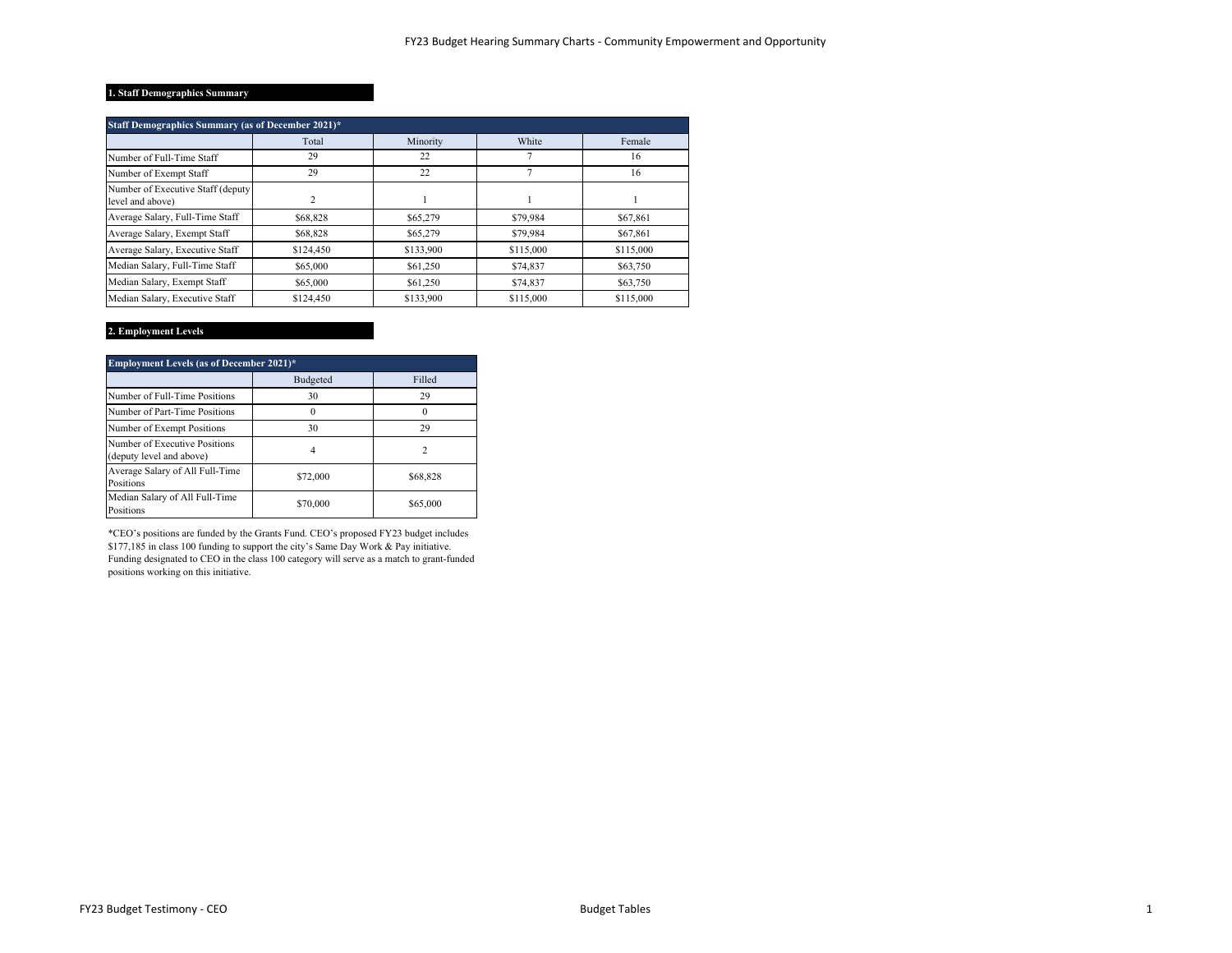#### **3. Financial Summary by Class**

Some departments may also want to provide financial summary tables for other funds, such as the Grants Fund.

Departments should delete any budget lines that have \$0 in every year (i.e. if a department has no Class 500 appropriations, actuals, or proposed appropriations, the Class 500 row should be deleted).

| <b>General Fund Financial Summary by Class</b>     |                                 |                            |                                 |                               |                                 |                                  |  |  |  |
|----------------------------------------------------|---------------------------------|----------------------------|---------------------------------|-------------------------------|---------------------------------|----------------------------------|--|--|--|
|                                                    | FY21 Original<br>Appropriations | FY21 Actual<br>Obligations | FY22 Original<br>Appropriations | FY22 Estimated<br>Obligations | FY23 Proposed<br>Appropriations | Difference: FY23-<br><b>FY22</b> |  |  |  |
| Class 100 - Employee<br>Compensation               | \$90,000                        | \$45,000                   | \$45,000                        | \$45,000                      | \$177,185                       | \$132,185                        |  |  |  |
| Class 200 - Purchase of Services                   | \$0                             | \$0                        | \$1,464,000                     | \$1,464,000                   | \$1,714,007                     | \$250,007                        |  |  |  |
| Class 300/400 - Materials.<br>Supplies & Equipment | \$0                             | \$0                        | \$0                             | \$0                           | \$3,808                         | \$3,808                          |  |  |  |
|                                                    | \$90,000                        | \$45,000                   | \$1,509,000                     | \$1,509,000                   | \$1,895,000                     | \$386,000                        |  |  |  |

| <b>Grant Fund Financial Summary by Class</b> |                |              |                |                |                |                   |  |  |  |
|----------------------------------------------|----------------|--------------|----------------|----------------|----------------|-------------------|--|--|--|
|                                              | FY21 Original  | FY21 Actual  | FY22 Original  | FY22 Estimated | FY23 Proposed  | Difference: FY23- |  |  |  |
|                                              | Appropriations | Obligations  | Appropriations | Obligations    | Appropriations | <b>FY22</b>       |  |  |  |
| Class 100 - Employee                         | \$3,280,293    | \$2,263,317  | \$3,841,781    | \$2,852,352    | \$3,999,132    | \$157,351         |  |  |  |
| Compensation                                 |                |              |                |                |                |                   |  |  |  |
| Class 200 - Purchase of Services             | \$16,329,328   | \$19,991,925 | \$37,578,804   | \$25,530,382   | \$32,881,765   | (S4,697,039)      |  |  |  |
| Class 300/400 - Materials.                   | \$77,982       | \$190,324    | \$654,550      | \$335,913      | \$509,357      | (S145, 193)       |  |  |  |
| Supplies & Equipment                         |                |              |                |                |                |                   |  |  |  |
|                                              | \$19,687,603   | \$22,445,566 | \$42,075,135   | \$28,718,647   | \$37,390,254   | (S4, 684, 881)    |  |  |  |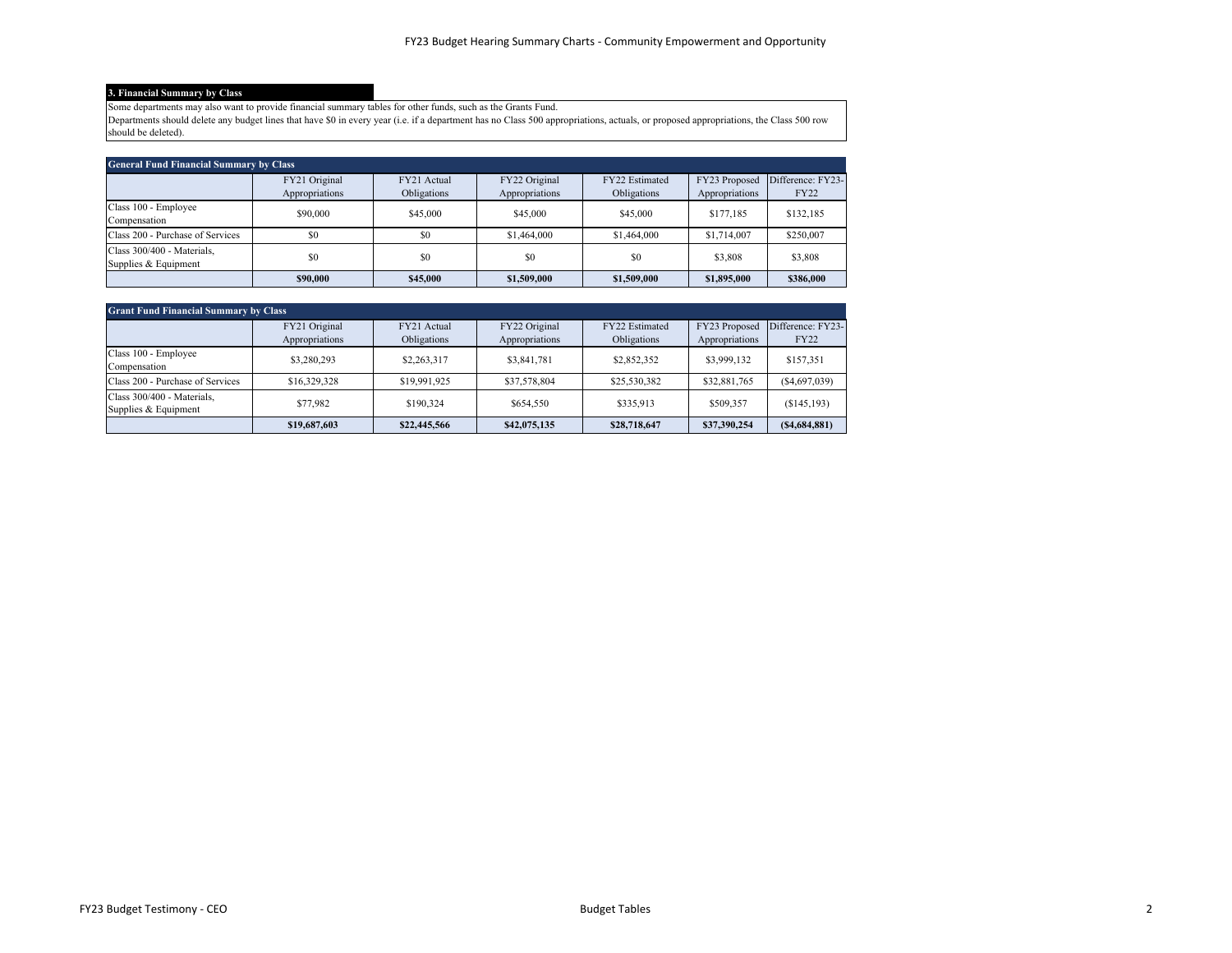#### **4. Contracts Summary**

This table focuses on large professional services contracts with for-profit vendors.

"Large" is defined as meaning that an RFP was required.

Departments should focus on contracts that have been conformed to date.

*Any departments that have large contracts with non-profit providers are encouraged to provide board makeup information in the optional "Non-Profit Vendor Demographics" table below.*

| M/W/DSBE Participation on Large Professional Services Contracts |                      |                              |                       |                            |               |                                                                                                         |                                            |                                    |                                              |                                                                                            |                                          |
|-----------------------------------------------------------------|----------------------|------------------------------|-----------------------|----------------------------|---------------|---------------------------------------------------------------------------------------------------------|--------------------------------------------|------------------------------------|----------------------------------------------|--------------------------------------------------------------------------------------------|------------------------------------------|
| Top Five Largest Contracts, FY22                                |                      |                              |                       |                            |               |                                                                                                         |                                            |                                    |                                              |                                                                                            |                                          |
| Vendor Name                                                     | Service Provided     | Dollar Amount of<br>Contract | <b>RFP</b> Issue Date | <b>Contract Start Date</b> | Ranges in RFP | % of M/W/DSBE M/W/DSBE Participatio Participatio located within Compliance<br>Participation<br>Achieved | \$ Value of<br>Participatio<br>$\mathbf n$ | Total %<br>n - All<br><b>DSBEs</b> | Total \$<br>Value<br>n - All<br><b>DSBEs</b> | Local<br><b>Business</b><br>(principal<br>place of<br>business<br>City limits)<br>[yes/no] | Waiver for<br>Living<br>Wage<br>[ves/no] |
|                                                                 |                      |                              |                       |                            | MBE:<br>WBE:  | 13%<br>0%                                                                                               | \$50,000<br>\$0                            | 13%                                | \$50,000                                     |                                                                                            |                                          |
| AB&C Creative Intelligence                                      | CTC & EITC Marketing | \$400,000                    | 7/19/2021             | 10/1/2021                  | DSBE:         | 0%                                                                                                      | \$0                                        |                                    |                                              | Yes                                                                                        | Yes                                      |

| <b>Non-Profit Vendor Demographics</b> |            |          |  |  |  |  |  |  |
|---------------------------------------|------------|----------|--|--|--|--|--|--|
| <b>JEVS Human Services</b>            | Minority % | Female % |  |  |  |  |  |  |
| Workforce                             | 77.00%     | 69.00%   |  |  |  |  |  |  |
| Executive                             | 11.00%     | 33.00%   |  |  |  |  |  |  |
| Board                                 | 9.00%      | 36.00%   |  |  |  |  |  |  |
| Benefits Data Trust                   | Minority % | Female % |  |  |  |  |  |  |
| Workforce                             | 52.00%     | 65.00%   |  |  |  |  |  |  |
| Executive                             | 21.00%     | 50.00%   |  |  |  |  |  |  |
| Board                                 | 33.00%     | 22.00%   |  |  |  |  |  |  |
| Bread and Roses Community Fund        | Minority % | Female % |  |  |  |  |  |  |
| Workforce                             | 57.00%     | 57.00%   |  |  |  |  |  |  |
| Executive                             | 50.00%     | 50.00%   |  |  |  |  |  |  |
| Board                                 | 55.00%     | 82.00%   |  |  |  |  |  |  |
| First Step Staffing                   | Minority % | Female % |  |  |  |  |  |  |
| Workforce                             | 76.00%     | 71.00%   |  |  |  |  |  |  |
| Executive                             | 40.00%     | 70.00%   |  |  |  |  |  |  |
| Board                                 | 43.00%     | 29.00%   |  |  |  |  |  |  |
| Center for Employment Opportunities   | Minority % | Female % |  |  |  |  |  |  |
| Workforce                             | 80.00%     | 40.00%   |  |  |  |  |  |  |
| Executive                             | 60.00%     | 80.00%   |  |  |  |  |  |  |
| Board                                 | 50.00%     | 50.00%   |  |  |  |  |  |  |

#### **5. Performance Measures Table**

Please refer to the narrative of the FY23 Budget testimony.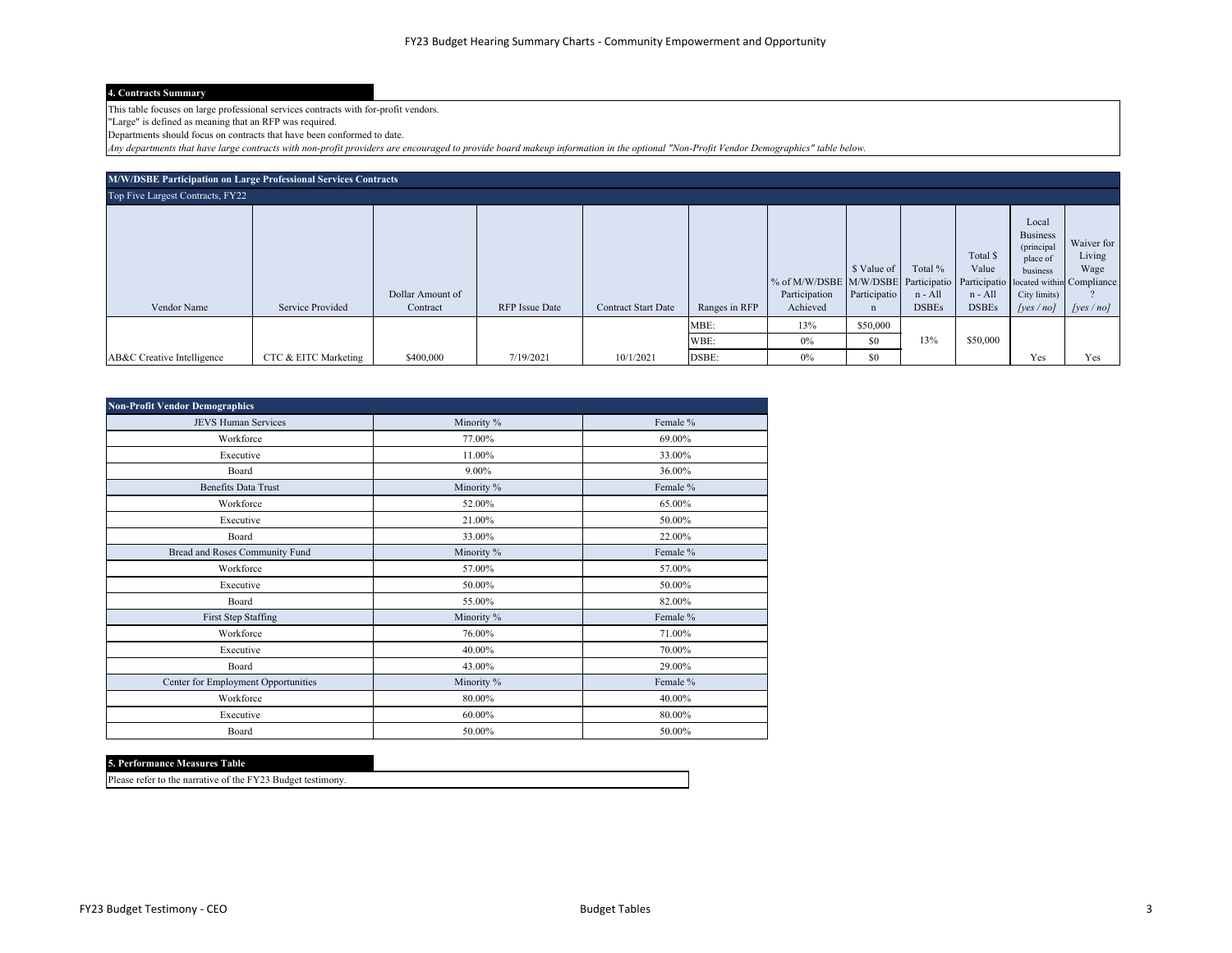**6. Participation Rate and Goal** The Contracts Summary table is for **professional services contracts only**.

The Contract Participation Goal table is for **all** contracts (Public Works, SS&E, and Professional Services, combined).

| <b>Contracts Summary (Professional Services only)</b> |             |             |             |           |           |                        |
|-------------------------------------------------------|-------------|-------------|-------------|-----------|-----------|------------------------|
|                                                       | <b>FY19</b> | <b>FY20</b> | <b>FY21</b> | FY22*     | FY23**    | FY22 YTD<br>(Q1 & 2Q2) |
| Total amount of contracts                             | \$195,000   | \$68,000    | \$109,910   | \$400,000 | \$500,000 | \$400,000              |
| Total amount to M/W/DSBE                              | \$78,000    | \$30,897    | \$72,125    | \$50,000  | \$125,000 | \$50,000               |
| Participation Rate                                    | 40%         | 45%         | 66%         | 13%       | 25%       | 13%                    |

\* CEO's projecttion for MWDSBE in FY22 was targeted at 45%, but based on current contracts, we are currently at 13% based on known contracts. Most contracts are with nonprofits, so there is little room for impact here.

\*\* Based on actual data from FY22, CEO set a goal for FY23 to match the City goal; however we always seek to improve over our goal.

| Total M/W/DSBE Contract Participation Goal (Public Works; Services, Supplies & Equipment; and<br><b>Professional Services combined)</b> |             |             |          |  |  |
|-----------------------------------------------------------------------------------------------------------------------------------------|-------------|-------------|----------|--|--|
|                                                                                                                                         | <b>FY21</b> | <b>FY22</b> | $FY23**$ |  |  |
| M/W/DSBE Contract Participation<br>Goal                                                                                                 | 50%         | 45%         | 25%      |  |  |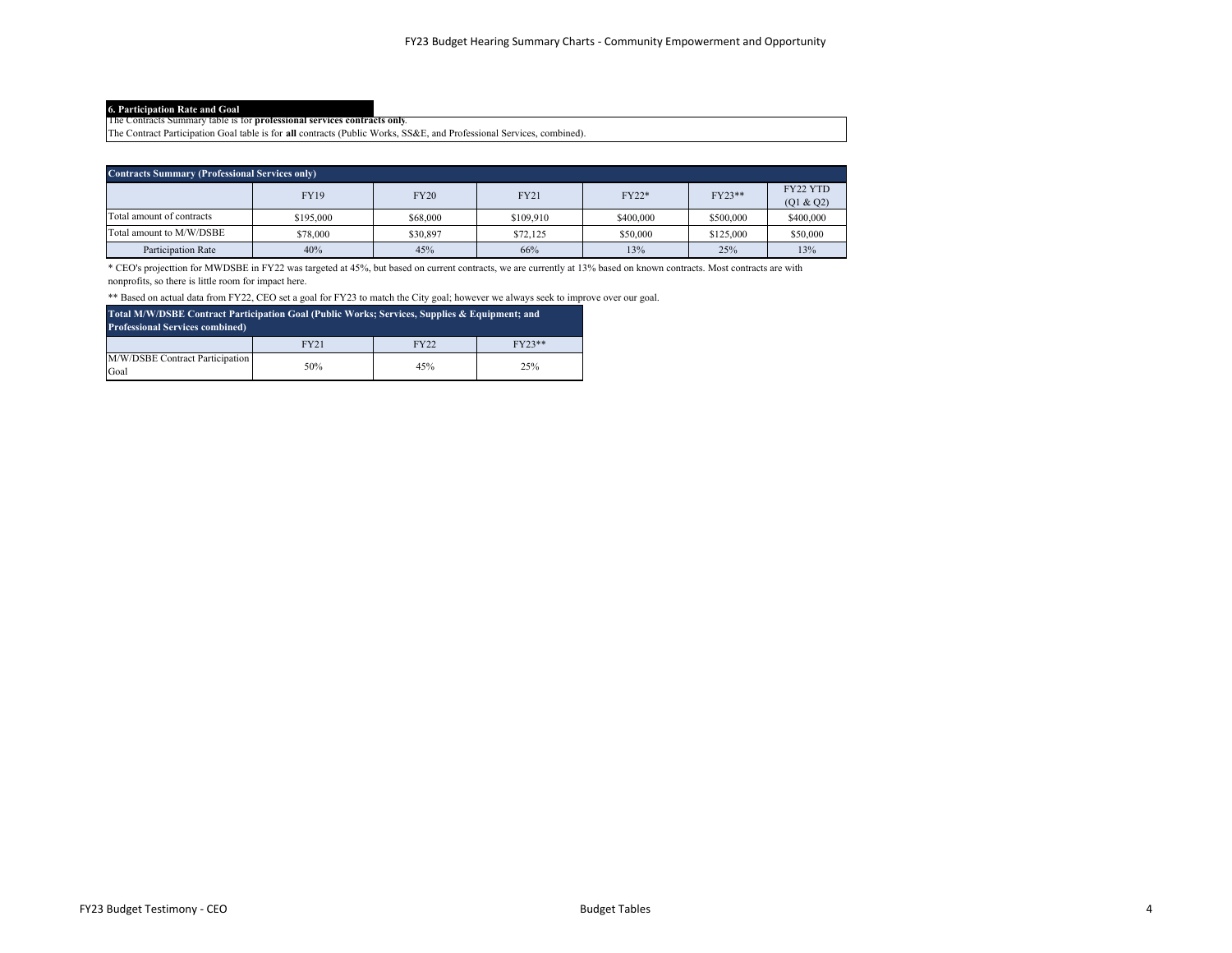#### **7. Staff Demographics**

Totals in this table should tie out to numbers in tables 1 and 2 above.

Biracial employees should be included under "Other."

The number of employees who identify as non-binary (i.e. employees who do not identify as either female or male) should be included in the text box below the table, along with salary detail.

|                | <b>Full-Time Staff</b>  |                  |                | <b>Executive Staff</b>            |                  |
|----------------|-------------------------|------------------|----------------|-----------------------------------|------------------|
|                | Male                    | Female           |                | Male                              | Female           |
|                | African-American        | African-American |                | African-American African-American |                  |
| Total          | 9                       | 9                | Total          | $\mathbf{1}$                      | $\boldsymbol{0}$ |
| % of Total     | 31%                     | 31%              | % of Total     | 50%                               | 0%               |
| Average Salary | \$72,855                | \$61,693         | Average Salary | \$133,900                         | \$0              |
| Median Salary  | \$65,000                | \$57,098         | Median Salary  | \$133,900                         | \$0              |
|                | White                   | White            |                | White                             | White            |
| Total          | 3                       | $\overline{4}$   | Total          | 0                                 | $\mathbf{1}$     |
| % of Total     | 10%                     | 14%              | % of Total     | 0%                                | 50%              |
| Average Salary | \$67,517                | \$89,334         | Average Salary | \$0                               | \$115,000        |
| Median Salary  | \$60,000                | \$86,169         | Median Salary  | \$0                               | \$115,000        |
|                | Hispanic                | Hispanic         |                | Hispanic                          | Hispanic         |
| Total          | 1                       | $\overline{2}$   | Total          | $\boldsymbol{0}$                  | $\mathbf{0}$     |
| % of Total     | 3%                      | 7%               | % of Total     | 0%                                | $0\%$            |
| Average Salary | \$52,000                | \$54,100         | Average Salary | \$0                               | \$0              |
| Median Salary  | \$52,000                | \$54,100         | Median Salary  | \$0                               | \$0              |
|                | Asian                   | Asian            |                | Asian                             | Asian            |
| Total          | $\mathbf{0}$            | $\mathbf{1}$     | Total          | $\boldsymbol{0}$                  | $\boldsymbol{0}$ |
| % of Total     | 0%                      | 3%               | % of Total     | 0%                                | 0%               |
| Average Salary | \$0                     | \$65,000         | Average Salary | \$0                               | \$0              |
| Median Salary  | \$0                     | \$65,000         | Median Salary  | \$0                               | \$0              |
|                | Other                   | Other            |                | Other                             | Other            |
| Total          | $\mathbf{0}$            | $\mathbf{0}$     | Total          | $\overline{0}$                    | $\mathbf{0}$     |
| % of Total     | 0%                      | 0%               | % of Total     | 0%                                | 0%               |
| Average Salary | \$0                     | \$0              | Average Salary | \$0                               | \$0              |
| Median Salary  | \$0                     | \$0              | Median Salary  | \$0                               | \$0              |
|                | Bilingual               | Bilingual        |                | Bilingual                         | Bilingual        |
| Total          | $\overline{\mathbf{c}}$ | 3                | Total          | $\boldsymbol{0}$                  | $\boldsymbol{0}$ |
| % of Total     | 7%                      | 10%              | % of Total     | 0%                                | 0%               |
| Average Salary | \$51,000                | \$57,733         | Average Salary | \$0                               | \$0              |
| Median Salary  | \$51,000                | \$54,100         | Median Salary  | \$0                               | \$0              |
|                | Male                    | Female           |                | Male                              | Female           |
| Total          | 13                      | 16               | Total          | $\mathbf{1}$                      | 1                |
| % of Total     | 45%                     | 55%              | % of Total     | 50%                               | 50%              |
| Average Salary | \$70,019                | \$67,861         | Average Salary | \$133,900                         | \$115,000        |
| Median Salary  | \$65,000                | \$63,750         | Median Salary  | \$133,900                         | \$115,000        |